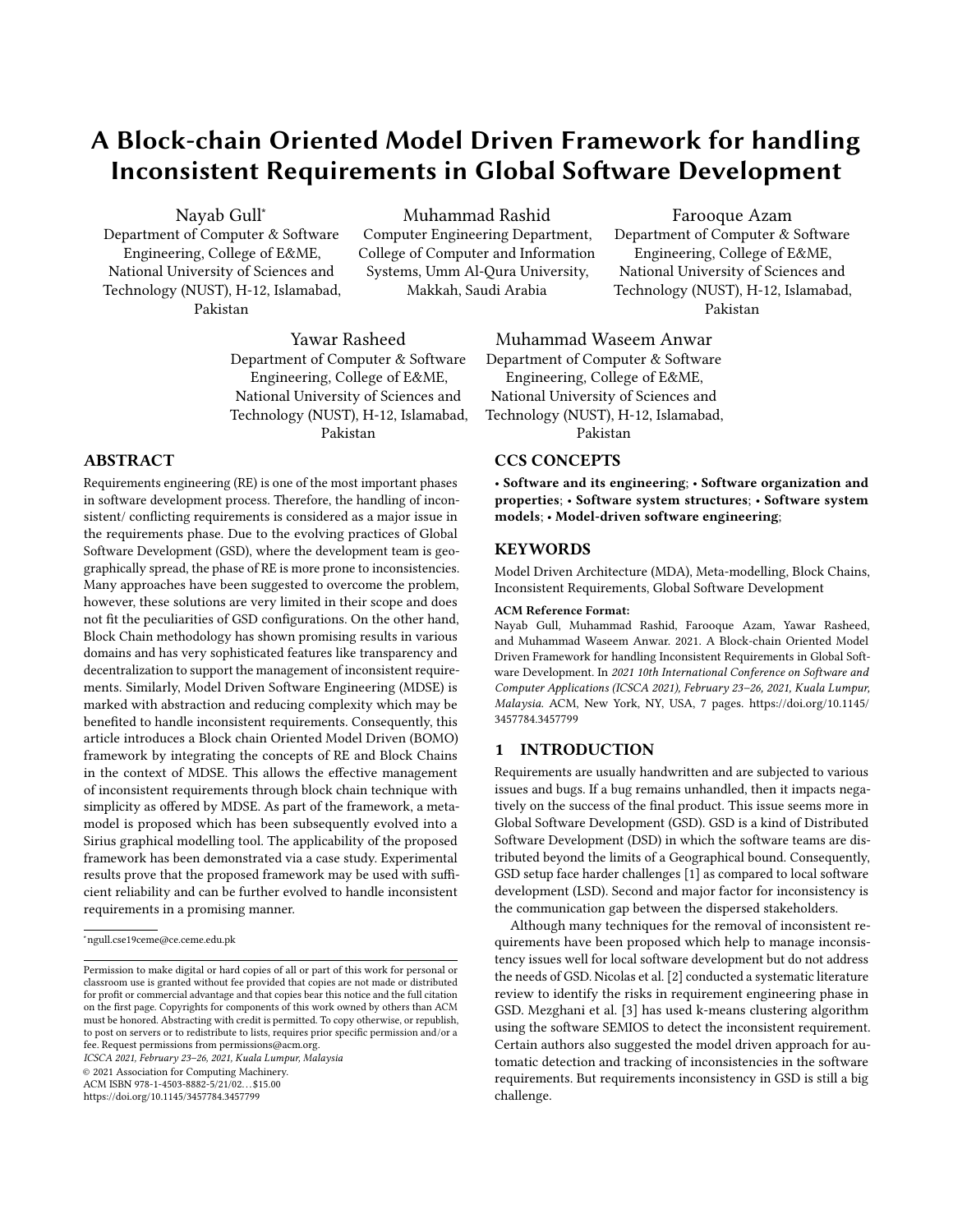By considering the GSD configuration, blockchain technology that is assumed to control the world very soon can be observed as a solution for removing requirements inconsistencies in GSD. This technology possesses a variety of robust features, that's why almost every domain in the world is attracting towards it to solve the inherent problems. Decentralization, faster settlement and transparent nature of this technology has the potential to solve the issues which GSD had been facing since decades.

The evolving concepts of Model Driven Software Engineering provides better abstraction and Modularity [\[4\]](#page-6-4). It is reducing the complexity by enhancing understanding of the complex system among stakeholders [\[5\]](#page-6-5). Therefore, in this paper, by exploiting the advantages of model driven approach and famous blockchain technology, a novel framework named Blockchain Oriented Model (BOMO) is proposed. It is a solution to the challenges faced by the GSD. Proposed framework permits the dispersed team of GSD to connect to each other in such a way that the effort of each team member is visible to the whole network. A voting consensus algorithm is used to select and finalize the specification of requirements. Therefore, it specifies only the bug free requirements and ensures the high standards of quality in RE.

Proposed framework consists of a metamodel which is an M2 level Ecore model defined using Eclipse Modelling Framework (EMF) [\[6\]](#page-6-6), [\[7\]](#page-6-7). As tool support, a graphical modelling tool has also been developed using Sirius. This tool provides a full abstraction and reduces the implementation complexity of the system. Graphical modelling tool also consists of drag drop palette. The customized nodes and edges that are created for the framework can also be dragged and dropped in order to model various scenarios. The proposed framework is validated through a benchmark case study.

#### 2 LITERATURE REVIEW

Many researchers provide the effective techniques towards the issue of inconsistency. Moitra et al. [\[8\]](#page-6-8) introduced a tool called ASSERT (Analysis of Semantic Specifications and Efficient generation of Requirements-based Tests) for capturing requirements, backed by a formal requirements analysis engine. Riaz et al. [\[9\]](#page-6-9) surveyed on the currently available tools and techniques for the automatic detection of natural language ambiguities from software requirements. Demuth et al. [\[10\]](#page-6-10) is using cloud-based approach in order to check inconsistency in the requirements. Yang et al. [\[11\]](#page-6-11) has used RM2PT tool to automatically generate prototype through requirement model and confirms the requirement validation.

Only few researchers have found who show interest towards providing solution for distributing working mode (GSD). Mighetti et al. [\[12\]](#page-6-12) proposed a methodology using a lexicon and scenarios models in order to mitigate the inconsistency threats in the requirements in GSD environment. Hossain et al. [\[13\]](#page-6-13) analysed the scrum practices in order to solve the issues in requirement phase in context of GSD. Anukula et al. [\[14\]](#page-6-14) manages the inconsistency in GSD by using the cost estimation model.

Model is the graphical representation and description of a system. Metamodel (i.e. domain model) describes the main concept of a certain domain [\[15\]](#page-6-15), [\[16\]](#page-6-16), [\[17\]](#page-6-17). It helps to reduce the complexity of a system by defining things at an abstract level and provides the

understanding of complex systems [\[18\]](#page-6-18). The work in [\[19\]](#page-6-19) provides a model driven approach in the domain of software requirement engineering in order to specify and trace the software requirements. Kanth et al. [\[20\]](#page-6-20) proposed a model driven framework for automatic detection of inconsistencies in the requirement phase.

It is analysed that there exist several approaches regarding GSD inconsistent requirements, but they do not provide the exact solution for the GSD configuration. Furthermore, MDA also employed in GSD inconsistent requirements, but it can help only the local software development team. As, it is essential for the GSD team to involve stakeholders as much as possible and to have clear communication structure between them. Therefore, literature does not give such a mechanism to achieve exact solution.

On the other hand, blockchain, a decentralized network serving a lot to the world due to its strong properties. All the transactions occur in this technology are visible to all the participant nodes. A new block is added to the chain on the basis of consensus algorithm which is used in a particular chain. Up till now many algorithms have been proposed. It's up to the developer to choose suitable consensus algorithm for the application to be developed. Many authors have proposed a bundle of applications by using this technology i.e. to overcome personal data leakage [\[21\]](#page-6-21), to ensure the trustworthiness of health care system [\[22\]](#page-6-22), to ensure the quality of food industry [\[23\]](#page-6-23), to preserve the data for AI developers [\[24\]](#page-6-24).

Therefore, blockchain features are highly supportive to address the problem of GSD inconsistent requirements. However, it may add additional complexities that why it is applied so far. In this situation, an effective solution can be developed for GSD inconsistence requirements by combining the concepts of MDA and block chains systematically. Therefore, in this article by considering the advantages of model driven approach and attractive features of blockchain, both concepts are utilized to develop a complete framework that serves the GSD to cope up with the inconsistency in the requirements.

#### 3 PROPOSED FRAMEWORK

Proposed framework BOMO gracefully handles the issue of inconsistent requirements for the Global Software projects. This section provides the detail of the framework.

#### 3.1 High Level View of Proposed Framework

[1](#page-2-0) shows the high-level view of the proposed framework 'BOMO'. In this framework, all the nodes (participants) associated in a particular project are connected in a peer-to-peer network of block-chain. There is no discontinuity anywhere, as each individual node is part of the entire block chain application.

In proposed BOMO framework, there are two types of major nodes. 1) Stakeholders are the development team members which invoke the transactions i.e. uploading the requirements and can validate the transactions of others, 2) Block-chain Manager (BCM), responsible to add a new block. All BCMs and stakeholders when get added in a block-chain network will get a private Id in order to have the identity on that network. Identity management is also done by the BCM of every cluster. Main points of this framework are summarized in the following steps and flow is provided in [2](#page-3-0)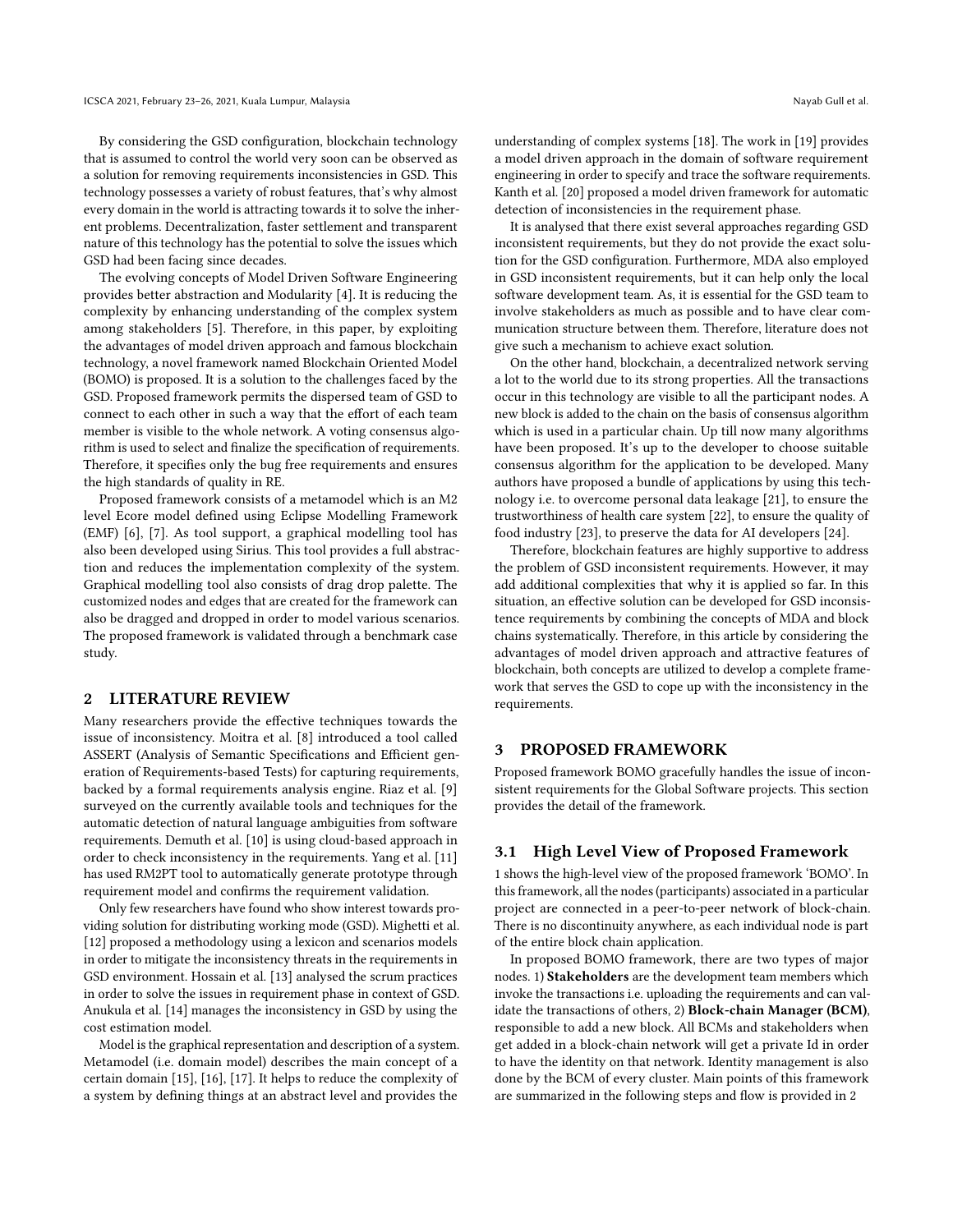<span id="page-2-0"></span>A Block-chain Oriented Model Driven Framework for handling Inconsistent Requirements in Global Software Development ICSCA 2021, February 23–26, 2021, Kuala Lumpur, Malaysia



Figure 1: High Level View of BOMO

- 1. A stakeholder from any development site uploads the particular requirement.
- 2. That upcoming requirement is then added into the requirement pool.
- 3. Each BCM will pick the requirements from the pool and put them into the block according to the capacity of blocks. Candidates blocks are then broadcasted to the network and transaction invokes.
- 4. All the candidate blocks are validated by all the BCM's present on the network. As candidate blocks are fed into the consensus Voting protocol.
- 5. Only one block is selected which consists of bug-free and consistent requirements.
- 6. Status of particular requirement either accepted or rejected is then notified to the whole network in order to proceed for subsequent transactions.

More than one BCM can create a block at the same time by putting particular requirements in their candidate blocks. As every BCM will create block and adds different requirements in it. But it might be possible that a BCM is adding those requirements which are either inconsistent or may not be needed yet to add in a chain for a couple of reasons. So, if a candidate block of a BCM fails, then next BCM who is done with its candidate block will broadcast and wait for verification from all the BCMs. Therefore, this is a type of voting mechanism in which all BCMs are voting that which block is best suitable to add into a chain. Incentives given to BCM which successfully adds a block encourages all other BCMs to take part in a consensus algorithm. The BCM whose block has finally selected using POV consensus protocol creates the hash against that block. After that, this block broadcasted to every node for checking the preconditions and post-conditions of the block. When validation process is completed, then that block is added to a block-chain

successfully. And stakeholders now add further requirements to create subsequent blocks.

# 3.2 Proposed Meta-Model

In this section, description of proposed metamodel is provided. Figure: 3 shows the proposed BOMO metamodel. This framework is efficiently predicting the consistent and inconsistent requirements.

- BOMO Framework: It is the root class representing a system and composing all of the other classes in it.
- Blockchain: Private permissioned blockchain network over permission-less network is preferred for this framework. Light weight blockchain framework [\[25\]](#page-6-25) is used in this proposed framework. In lightweight framework, clusters of participant nodes are formed, and some privileges are given to only one chosen participant of a cluster in order to maintain the security.
- Site: Every organization that belongs to a particular country or location is one cluster or development site. Stakeholders are grouped into clusters based on their demography. Each development site can have multiple stakeholders like requirement analysts, developers and the contributors nearer to that organization. There are 1,2,3, . . .N development sites in the framework and each site provides requirement collectively coming from the number of stakeholders.
- Blockchain Manager (BCM): Within each cluster, one node is selected as the Block-chain Manager (BCM). Experts of a proposed software project from each cluster is chosen as BCM. Some nodes i.e. some secondary stakeholders can't keep the copy of ledger because of security issues, they can query the data from their BCM's ledger copy. If every node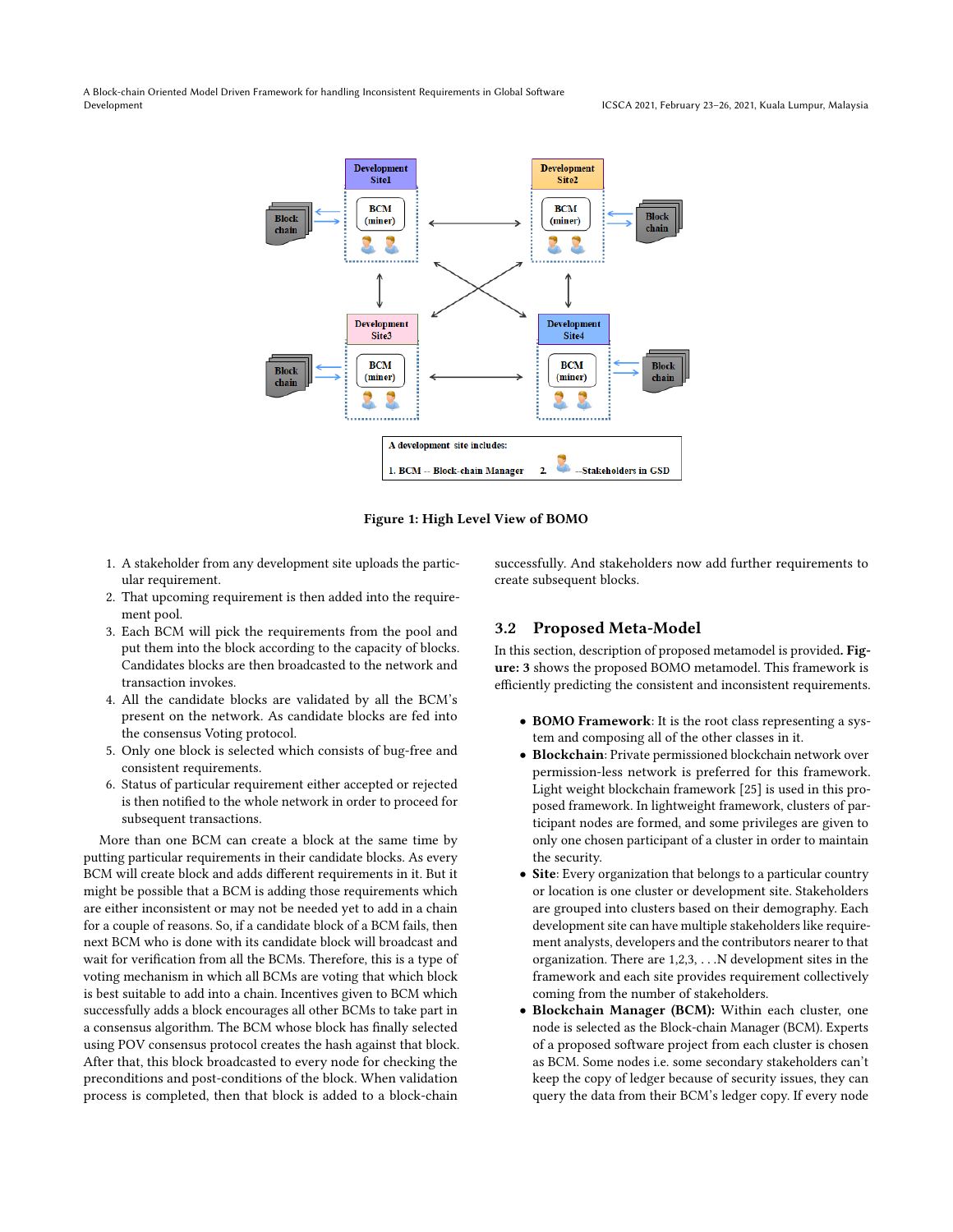<span id="page-3-0"></span>

Figure 2: Working Algorithm of Proposed Meta-Model

keeps the copy of ledger, then there would be a computational overhead. It depends on the nature of project, that who is permitted to keep the copy of a whole ledger in each development site.

- Transaction: This concept is a manifestation of a blockchain's feature. Transaction data comprises the requirements that is provided by the different stakeholders. This class is related to consensus-voting protocol class.
- New Block: This concept is a manifestation of a blockchain's structure. Requirements will be saved into the blocks of blockchain. Blocks includes transaction data i.e. requirements and the hash of the previous block.
- Requirements: This class is the representation of software requirements.
- Stakeholders: This concept is a manifestation of real-world stakeholder. Number of stakeholders belonging to different sites present in this network has the authority to provide the requirements suitable for the upcoming release. This class can be related to number of transactions zero or one.
- Broadcast: When number of requirements get together in the pool, then BCM belonging to that particular site puts them into the candidate blocks and broadcast that block over the network. Maximum of three requirements are allowed to put into the candidate block in proposed framework.
- Consensus protocol: It is the main concept used in blockchain technology in order to mine a block to append the chain. Consensus protocol in this framework is Proof-Of-Vote (POV), which is best suitable for the management of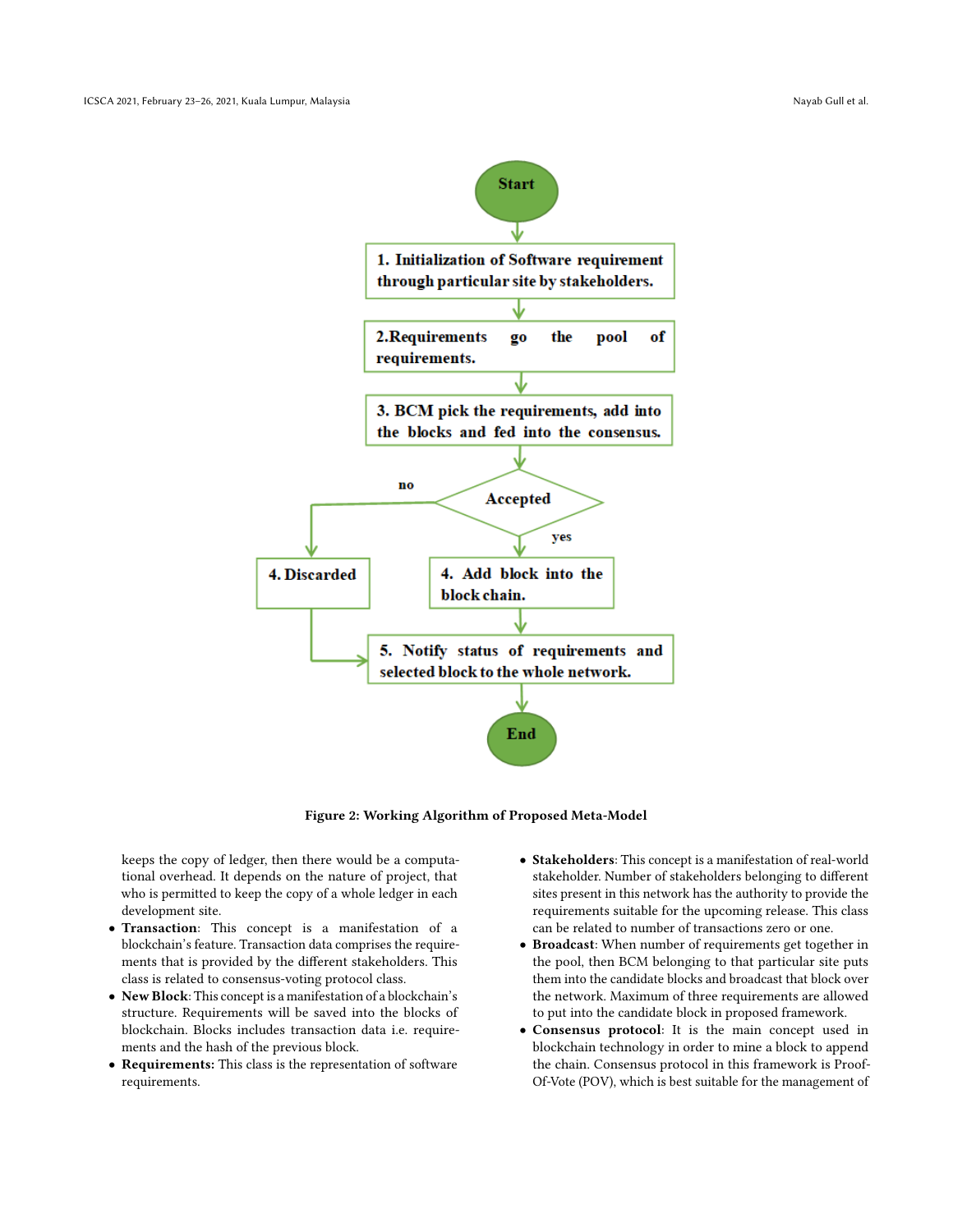A Block-chain Oriented Model Driven Framework for handling Inconsistent Requirements in Global Software Development ICSCA 2021, February 23–26, 2021, Kuala Lumpur, Malaysia



Figure 3: Proposed BOMO Meta Model

software requirements in terms of inconsistency. This class is related to the classes of consistent, inconsistent requirements and New block.

- Consistent Requirement: Requirements that are accepted by the consensus of all the BCM's present in the network is considered as consistent requirement. Those requirements that do not conflict to the previous stored requirements.
- Inconsistent Requirement: Those requirements that are declared as rejected requirements by the BCM's are inconsistent requirements.

This framework is best suitable for the removal of inconsistent requirement in the GSD configuration. Proposed framework ensures the specification of best quality software requirements. It has been stated earlier that nature of the proposed framework is flexible and can be tailored according to the nature of the projects that will be developed using this framework. Global software development industry can utilize this framework to solve many more requirements related problems.

## 3.3 Tool Support

As tool support, we have developed a graphical modeling tool with a user-friendly drag drop palette. This tool also has a diagram area where various concepts of the meta model can be instantiated with the help of drag drop palette. Graphical modeling tool has been developed using Sirius in Obeo Designer Community Edition. [4](#page-5-0) shows the case study model developed using our tool.

## 4 CASE STUDY

A scenario of a multinational company is taken which is using the global software development configuration. The company name is company X. X is developing a product for a piping industry. The product they are going to build is AutoPIPE. It is a product which is used for pipe stress analysis. This product requires core programming developers as well as the R & D developers. R & D developers

are actually mechanical engineers with basic programming knowledge. Their purpose is to provide and implement the actual industry knowledge they have and collaborate with core programmers for the accurate development of modules according to the piping industry needs. This product provides a stress analysis of pipes present in a plant, nuclear reactor or any other piping components.

There are multiple branches of company X spread over the various geographical locations in the entire world. This project stakeholders include: Requirement analysts: To gather the requirements according to the industry needs, Developers: To develop the desired product, R & D Developers: Provide industry knowledge.

These stakeholders are working collectively while sitting at diverse locations. Company is using proposed framework for requirement specification for the Auto PIPE product. In this scenario multiple stakeholders provide the requirements by collecting from clients according to the proposed software. There are four branches involved to develop this product. Every organization needs to install software to use proposed framework and create blockchain. We assume that all the setup has been created for maintaining a blockchain. Using the proposed methodology, multiple nodes upload the requirements for Auto PIPE just like shown in [1.](#page-2-0) Unlike the traditional requirement gathering and specification methods, proposed framework provides a synchronized system in which every stakeholder takes part in writing and validating the requirements. Developers are also validating and checking the requirement in terms of requirement realism, whether in reality a particular requirement can be developed or not.

A Stakeholder from a development site initiates a requirement R and broadcasts to the whole network. Every node from each site validates R by checking whether it meets project need or not. Likewise, all the stakeholders initiate their requirements shown in [4](#page-5-0)

1. BCM1 added R6 (which initiated by stakeholder1) in its candidate block.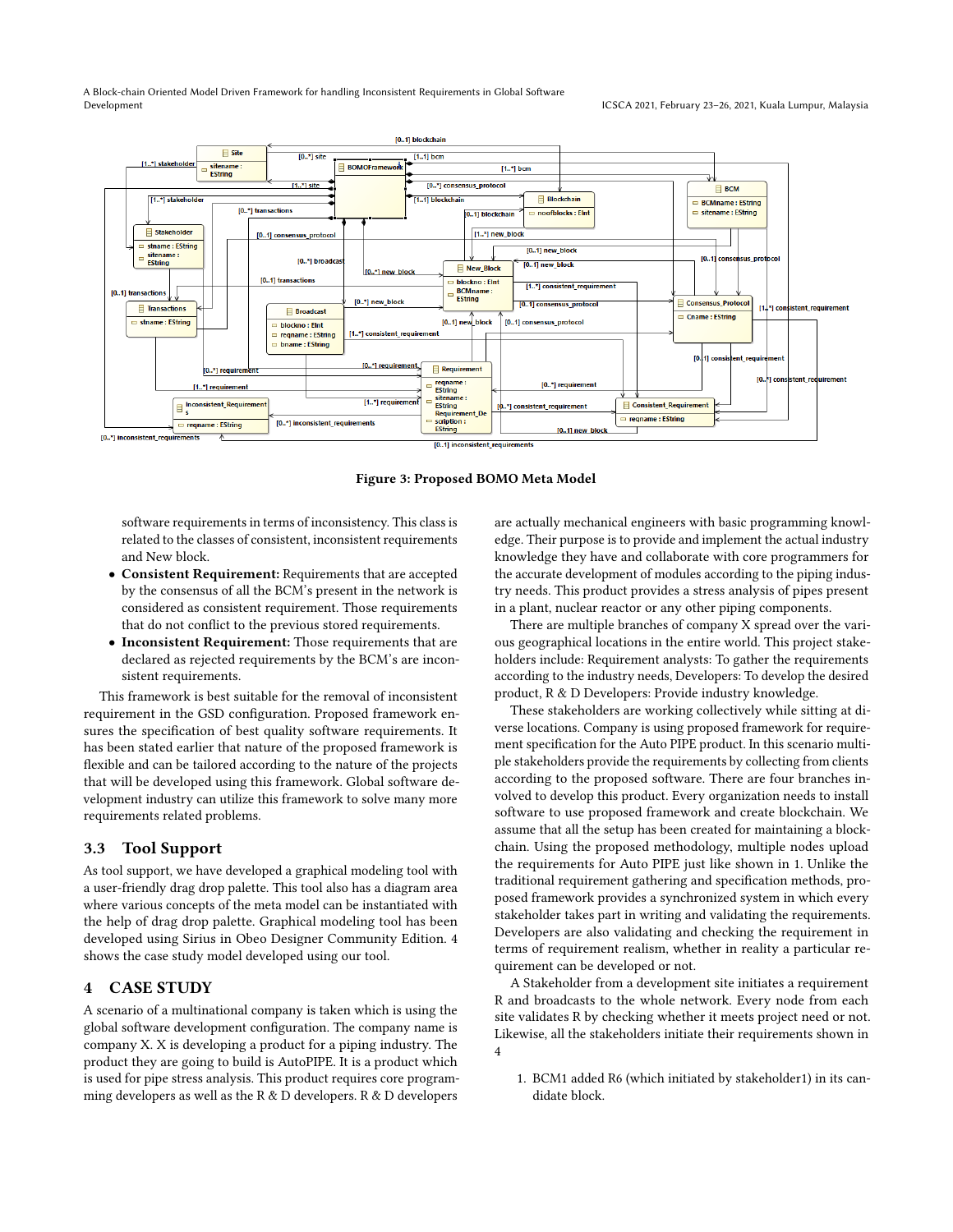ICSCA 2021, February 23–26, 2021, Kuala Lumpur, Malaysia Nayab Gull et al. Nayab Gull et al.

<span id="page-5-0"></span>



Figure 4: Case Study of Proposed Meta model

- 2. BCM2 added R1 and R2 (Those initiated by stakeholder2) in its candidate block.
- 3. BCM3 added R4 (which initiated by stakeholder3) in its candidate block.
- 4. BCM4 added R3 and R5 (which initiated by stakeholder4) in its candidate block.

All the four BCMs broadcasted their candidate blocks in which they have added particular requirements set shown in [4.](#page-5-0) Only one block is chosen at a time by consensus protocol. According to the case study, R1 and R2 are the two requirements which added into the block2 of site2, both these requirements are accepted, and their associated candidate block has accepted by the consensus-votingprotocol. R4 found to be incongruent with R2, so its associated block has been rejected, and it is subjected towards inconsistent requirement and discarded. R3 and R5 are accepted and their associated candidate block added to the blockchain. R6 found to be inconsistent with the R5 and gets rejected.

Accepted blocks are then broadcasted as well to the whole network in order to notify the status of requirements and blocks. Then, BCM try to make further subsequent blocks. This was a small setup which has used the proposed framework. This framework could be useful for larger setup and for large projects as well. In this case study, it may be noticed that not only inconsistent but also conflicting, redundant and irrelevant requirements can be removed by mutual consensus of the block-chain oriented Approach.

## 5 DISCUSSION AND LIMITATIONS

Proposed framework exploit blockchain's feature for inconsistent requirements with simplicity through MDA concepts. By applying the blockchain technology in the framework, system provides a synchronized environment in which stakeholders from diverse backgrounds can connect to each other and observe each activity in a formal platform. To reduce the complexity and in order to achieve the abstraction, model driven approach is used. It helps requirement engineer to understand the system in detail.

Results show that proposed approach significantly helps the global software industry while dealing with inconsistent requirements. Furthermore, it has been found that this effective approach not only solves the inconsistency of the requirements, but also caters to other requirement related problems i.e. unrealism and requirement prioritization to some extent. In addition to this, the consensus algorithm of blockchain is very effective mechanism and contributes a lot in helping the distributed stakeholders. Every BCM on solving the proof-of-Vote algorithm gets incentives like the public blockchain network. In this way, every organization tries to work better to add requirements in a block which must be acceptable through all the nodes. In future, we will apply formal verification of proposed approach by using voting protocol in order to further improve the management of inconsistent requirements.

## 6 CONCLUSION AND FUTURE WORK

This article introduces a novel blockchain oriented model driven framework i.e. BOMO framework, that can be reliably used and further evolved for the management and handling of inconsistent requirements in GSD. The applicability of the proposed framework has been demonstrated by modelling a case study scenario and relevant concepts of RE and block chains have been instantiated using our Sirius graphical modelling tool. This gives fair graphical visualization of the complex scenarios as well which is the real essence of MDSE. In future we intend to incorporate more detailed concepts pertaining to block chains in our meta model. Enhancement of the tool as well as writing Model to text transformation for